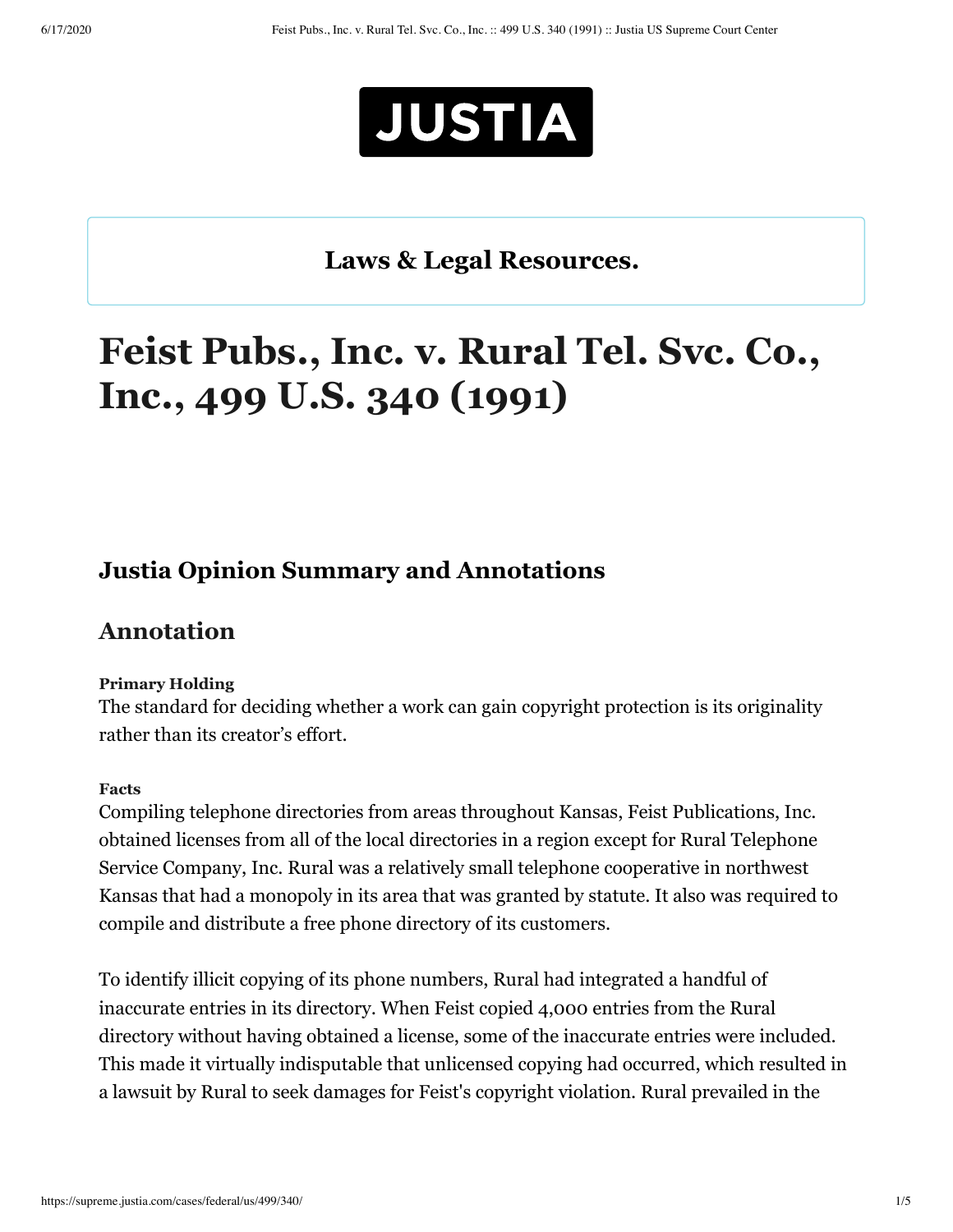lower courts, since copyright protection was traditionally based on the time and effort expended on the material.

#### **Issues & Holdings**

**Issue:** Whether compilations of otherwise non-copyrightable facts may attain copyright protection.

**Holding:** Yes, as long as some modicum of originality is used in the way that the facts are selected or presented.

#### **Opinions**

#### **Majority**

- Sandra Day O'Connor
- William Hubbs Rehnquist
- Byron Raymond White
- Thurgood Marshall
- Anthony M. Kennedy
- **John Paul Stevens**
- Antonin Scalia
- David H. Souter

Acknowledging that facts cannot be copyright, O'Connor noted that compilations of facts can have sufficient originality to gain copyright protection. She repudiated the sweat of the brow test, which had been used by lower courts in copyright cases, and argued that the purpose of copyright protection is to promote creativity rather than effort. As a result, O'Connor felt that only a minimal degree of creativity and originality was needed to obtain protection. This extremely low standard could be met by a compilation because compilers can choose what information to exclude or include as well as how to present it. However, Rural could not meet this standard because it had simply organized the names alphabetically, which was entirely predictable, and had not gone beyond what it was required to do under law.

Assuming that Rural's directory had been copyrighted, Feist would not have violated the copyright if it had rearranged the order of the phone numbers in the directory or found a different way to format the information. As long as there is anything different about the selection and arrangement, a work competing with a validly copyrighted work may obtain its own protection without infringing on the protection for the original work.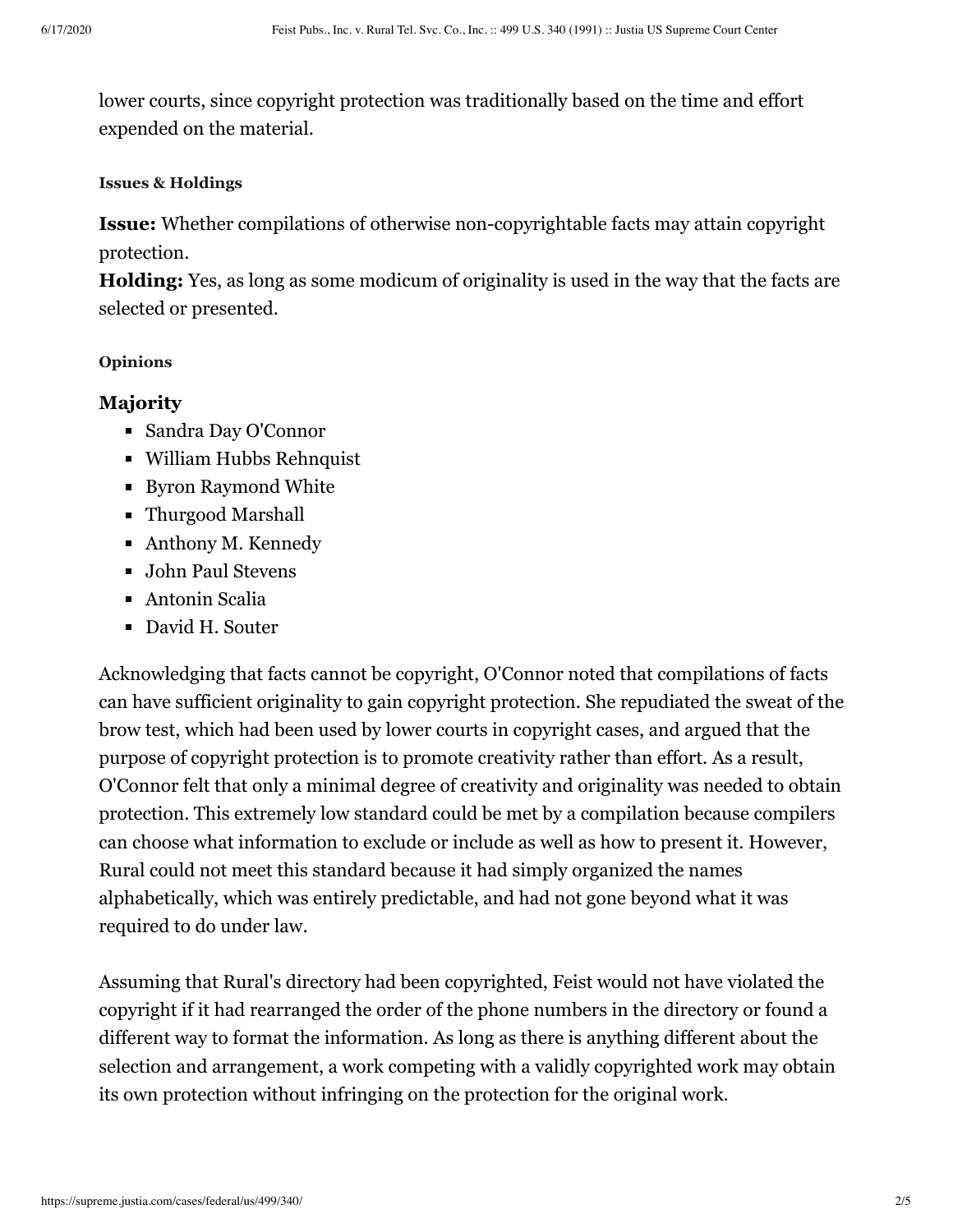#### **Case Commentary**

This case created the idea/expression dichotomy, in which ideas are not protected, but expression is protected. Mere facts cannot be copyrighted, but the selection and arrangement of them may be copyrighted if there is some originality to it. It is worth noting that something truly novel may be eligible for a patent, which sets a higher standard for eligibility but provides a stronger level of protection.

**[Syllabus](#page-2-0)** Case

# <span id="page-2-0"></span>**U.S. Supreme Court**

**Feist Pubs., Inc. v. Rural Tel. Svc. Co., Inc., 499 U.S. 340 (1991)**

**Feist Publications, Inc. v. Rural Telephone Service Company, Inc.**

**No. 89-1909**

**Argued Jan. 9, 1991**

**Decided March 27, 1991**

#### **499 U.S. 340**

#### *Syllabus*

Respondent Rural Telephone Service Company is a certified public utility providing telephone service to several communities in Kansas. Pursuant to state regulation, Rural publishes a typical telephone directory, consisting of white pages and yellow pages. It obtains data for the directory from subscribers, who must provide their names and addresses to obtain telephone service. Petitioner Feist Publications, Inc., is a publishing company that specializes in area-wide telephone directories covering a much larger geographic range than directories such as Rural's. When Rural refused to license its white pages listings to Feist for a directory covering 11 different telephone service areas, Feist extracted the listings it needed from Rural's directory without Rural's consent. Although Feist altered many of Rural's listings, several were identical to listings in Rural's white pages. The District Court granted summary judgment to Rural in its copyright infringement

it means that the the theorem that  $\alpha$  is  $\alpha$  that  $\alpha$  is the theorem th  $\alpha$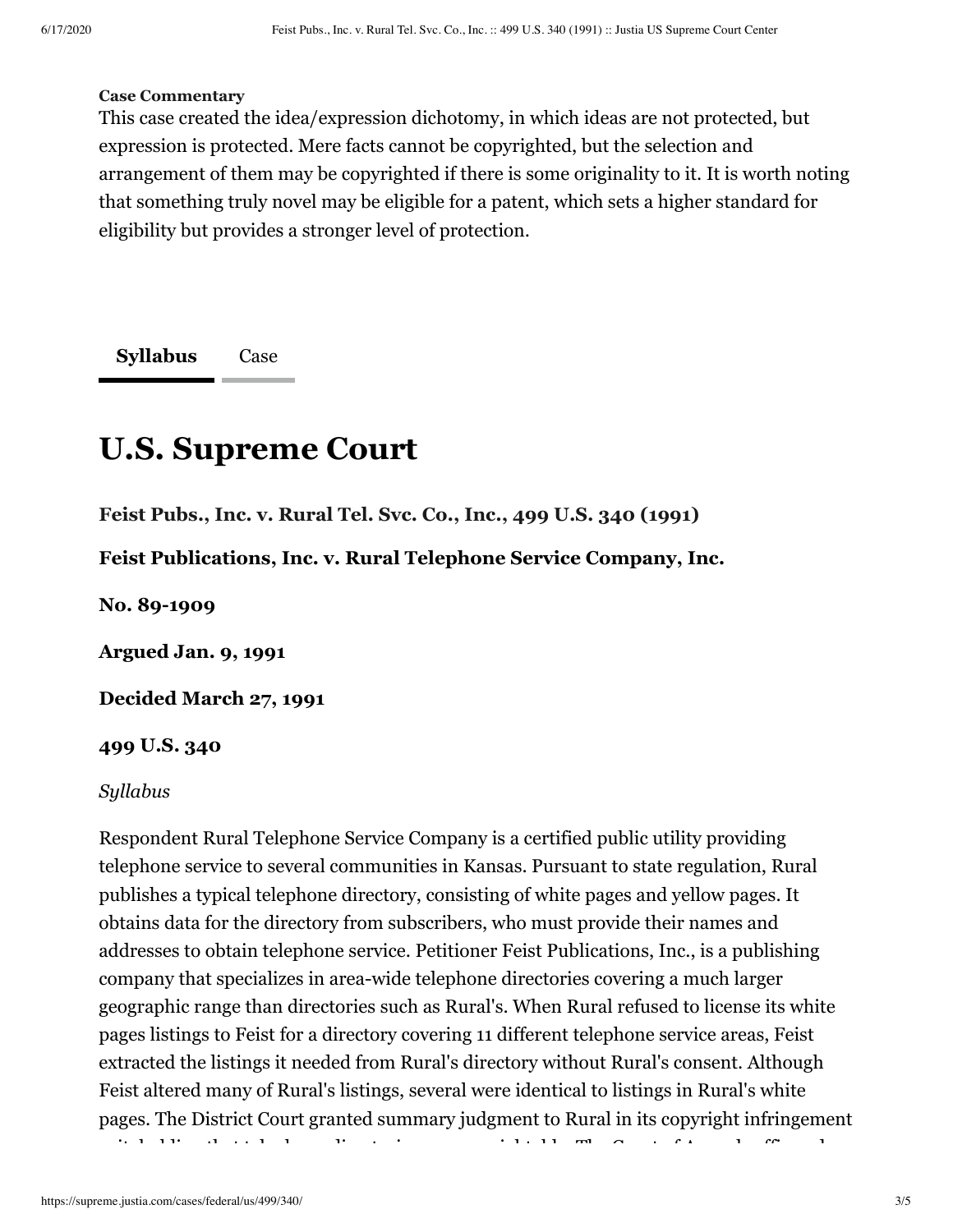suit, holding that telephone directories are copyrightable. The Court of Appeals affirmed.

*Held:* Rural's white pages are not entitled to copyright, and therefore Feist's use of them does not constitute infringement. Pp. [499 U. S. 344-](https://supreme.justia.com/cases/federal/us/499/340/case.html#344)364.

(a) Article I, § 8, cl. 8, of the Constitution mandates originality as a prerequisite for copyright protection. The constitutional requirement necessitates independent creation plus a modicum of creativity. Since facts do not owe their origin to an act of authorship, they are not original, and thus are not copyrightable. Although a compilation of facts may possess the requisite originality because the author typically chooses which facts to include, in what order to place them, and how to arrange the data so that readers may use them effectively, copyright protection extends only to those components of the work that are original to the author, not to the facts themselves. This fact/expression dichotomy severely limits the scope of protection in fact-based works. Pp. [499 U. S. 344-](https://supreme.justia.com/cases/federal/us/499/340/case.html#344)351.

(b) The Copyright Act of 1976 and its predecessor, the Copyright Act of 1909, leave no doubt that originality is the touchstone of copyright protection in directories and other factbased works. The 1976 Act explains that copyright extends to "original works of authorship," 17 U.S.C. § 102(a), and that there can be no copyright in facts, § 102(b).

#### Page 499 U. S. 341

A compilation is not copyrightable *per se,* but is copyrightable only if its facts have been "selected, coordinated, or arranged *in such a way* that the resulting work as a whole constitutes an original work of authorship." § 101 (emphasis added). Thus, the statute envisions that some ways of selecting, coordinating, and arranging data are not sufficiently original to trigger copyright protection. Even a compilation that is copyrightable receives only limited protection, for the copyright does not extend to facts contained in the compilation. § 103(b). Lower courts that adopted a "sweat of the brow" or "industrious collection" test -- which extended a compilation's copyright protection beyond selection and arrangement to the facts themselves -- misconstrued the 1909 Act and eschewed the [fundamental axiom of copyright law that no one may copyright facts or ideas. Pp. 499 U. S.](https://supreme.justia.com/cases/federal/us/499/340/case.html#351) 351-361.

(c) Rural's white pages do not meet the constitutional or statutory requirements for copyright protection. While Rural has a valid copyright in the directory as a whole because it contains some forward text and some original material in the yellow pages, there is nothing original in Rural's white pages. The raw data are uncopyrightable facts, and the way in which Rural selected, coordinated, and arranged those facts is not original in any way. Rural's selection of listings -- subscribers' names, towns, and telephone numbers --